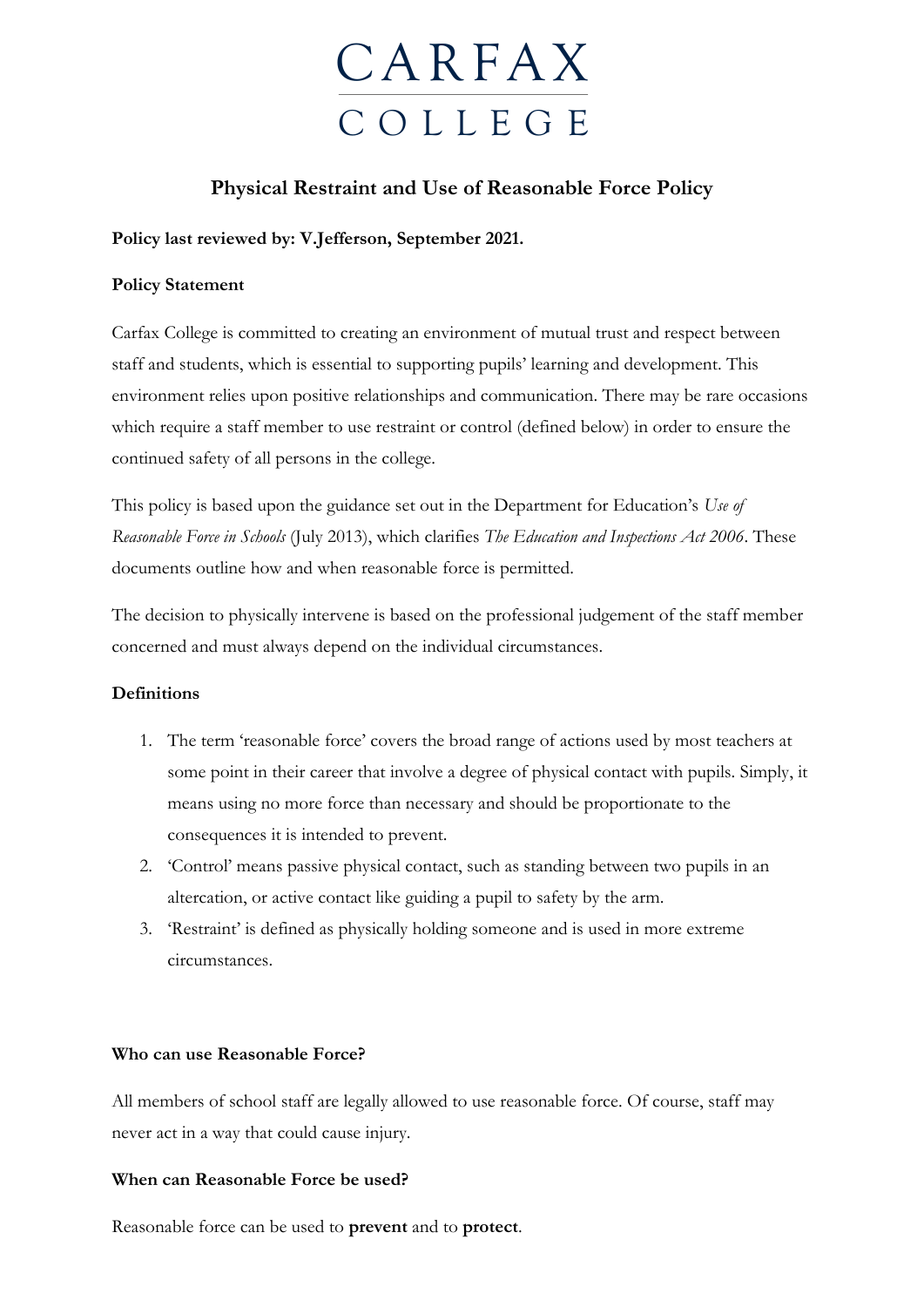

#### Prevention can mean:

- stopping a pupil from damaging property
- not allowing a pupil to leave a classroom if leaving will mean they are unsafe or cause issues for other pupils
- intervening before a situation escalates

#### Protection can mean:

- ensuring that a pupil's behaviour does not cause them harm
- ensuring that no others are harmed by a pupil's behaviour

## **Method of restraint – the method of restraint must use the minimum force for the minimum time and is subject to further restrictions:**

Acceptable types of physical intervention include: leading a pupil by the arm; blocking a pupil's path; holding; leading a pupil using a hand in the small of the back. In extreme situations where restraint is used, it must be as unrestrictive as possible.

Unacceptable uses of force include: holding a pupil by the collar; hitting a pupil in any way; holding a pupil face down on the ground; holding a pupil in a way that could be considered indecent.

#### **It is unlawful to use force as a punishment.**

#### **Power to search without consent**

In addition to the usual power to use reasonable force, authorized staff can use such force to conduct a search without consent if they have reason to suspect the pupil is in possession of any of the following prohibited items:

Weapons, alcohol, illegal drugs, tobacco and cigarette papers, stolen items, pornographic images, fireworks, or any other item that is likely to be used to cause personal injury or property damage.

#### **Record Keeping**

Any member of staff who uses force in an interaction with a pupil should inform either the Principal or the Dame immediately, both verbally and in writing. A written report must then be made and should include the name(s) of the pupil(s), the time and location of the incident, the reason for the force being necessary, the names of witnesses, and the outcome. Details of the